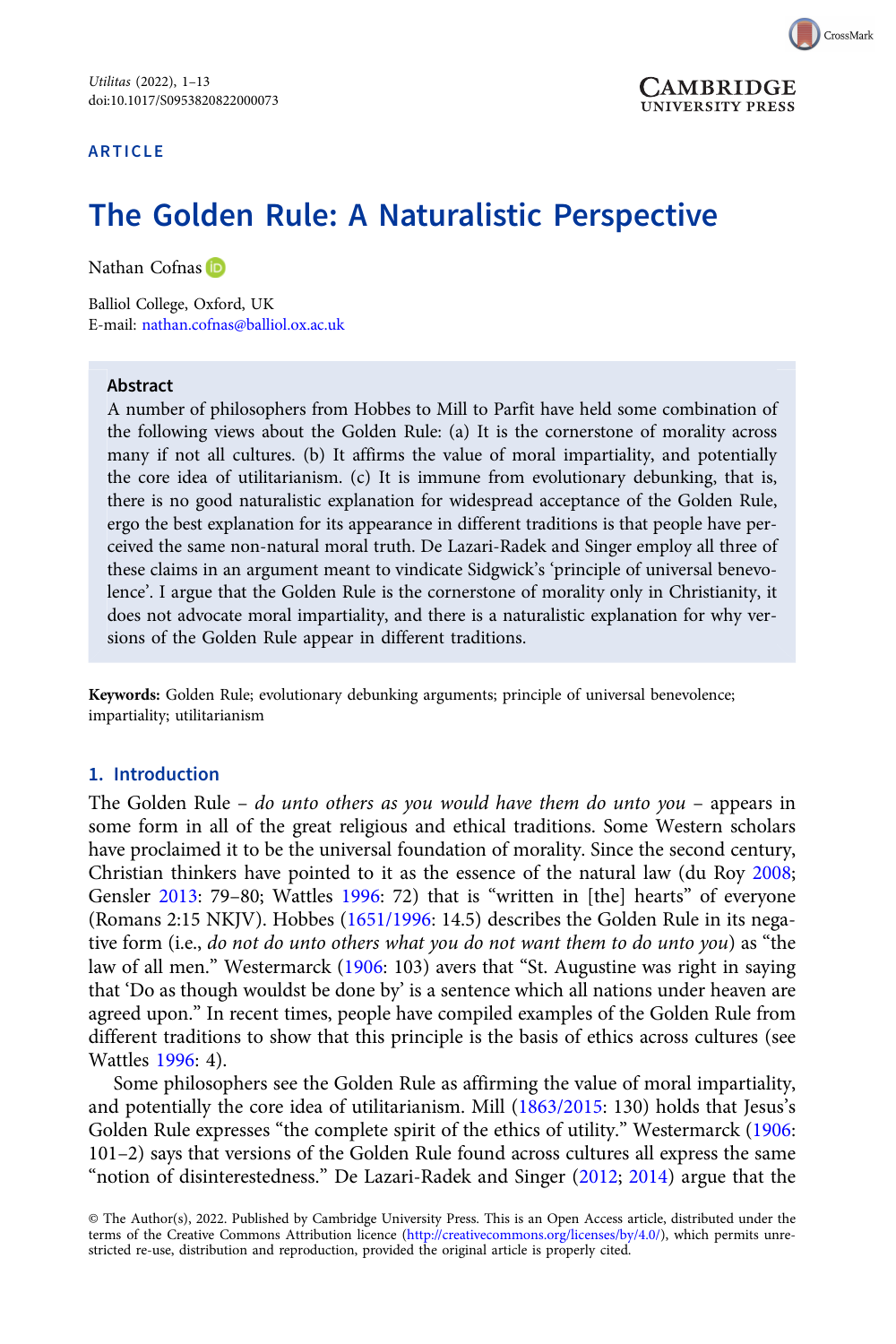Golden Rule is 'similar' to Sidgwick's ([1907\)](#page-12-0) 'principle of universal benevolence' (PUB), which enjoins us to impartially maximize the good of all sentient beings.<sup>1</sup>

Debunking arguments target a belief that  $p$  by showing that the causal process that gave rise to the belief does not track the truth about  $p$  (see, e.g., Kahane [2011](#page-11-0); Nichols [2014](#page-12-0); Sauer [2018](#page-12-0)). Debunking arguments do not establish that a targeted belief is false – only that it is unjustified in light of our discovery of its causal origins (Kahane [2011:](#page-11-0) 108; Sauer [2018](#page-12-0): 29).

Suppose we construe our moral beliefs as being true in a non-natural realist sense – as being objectively correct according to some independently existing standard (Shafer-Landau [2003](#page-12-0): 15). Evolutionary debunking arguments in ethics claim that our evaluative judgments are "saturated with evolutionary influence" (Street [2006](#page-12-0): 114), that is, the influence of natural selection. Natural selection aims at fitness rather than objective moral truth. The (alleged) discovery that our moral beliefs (realistically construed) were shaped to a large extent by the morally indifferent force of natural selection renders them unjustified (see also Joyce [2006;](#page-11-0) Ruse & Wilson [1986](#page-12-0)).

Moral realists sometimes claim that belief in the Golden Rule has no good evolutionary explanation and therefore remains unscathed by evolutionary debunking arguments. Huemer ([2005](#page-11-0): 217) contrasts "moral beliefs about incest, special obligations to family, and reproductive practices," which may have plausible evolutionary explanations, with acceptance of the Golden Rule, which does not. According to Parfit [\(2011](#page-12-0): 536), the Golden Rule was "independently proclaimed and accepted in several of the world's earliest civilizations." He says that belief in the Golden Rule – like the belief that "everyone's wellbeing matters equally" – is "clearly not the product of evolutionary forces" (ibid.: 538), so is immune from evolutionary debunking. According to de Lazari-Radek and Singer ([2012;](#page-11-0) [2014\)](#page-11-0), the fact that thinkers in different traditions agree that the Golden Rule is the 'essence of morality' has no plausible naturalistic (i.e., debunking) explanation and is evidence for the objective correctness of PUB.

De Lazari-Radek and Singer, who provide the most developed version of this argument, propose a three-step procedure for "establishing that an intuition has the highest possible degree of reliability."<sup>2</sup> One must show that the following conditions hold:

- 1. careful reflection leading to a conviction of self-evidence;
- 2. independent agreement of other careful thinkers; and
- 3. the absence of a plausible explanation of the intuition as the outcome of an evolutionary or other non-truth-tracking process. (de Lazari-Radek & Singer [2012](#page-11-0): 26; cf. de Lazari-Radek & Singer [2014:](#page-11-0) 195)

In regard to PUB, they summarize their argument as follows:

We form the intuition as a result of a process of careful reflection that leads us to take, as Sidgwick puts it, "the point of view of the universe." This idea is not specific to any particular cultural or religious tradition. On the contrary, the leading

<sup>&</sup>lt;sup>1</sup>When PUB is combined with a utilitarian theory of the good (i.e., the good consists in well-being, or happiness, or something along those lines) it is equivalent to the principle of utility. Without a theory of what "the good" consists in, PUB is "empty of content" (de Lazari-Radek & Singer [2012](#page-11-0): 27; see also Kahane [2014](#page-12-0)).

<sup>&</sup>lt;sup>2</sup>Cf. Sidgwick's [\(1907](#page-12-0): 3.11.2) "[f]our conditions" that must be satisfied to show that a proposition has "the highest possible degree of certainty."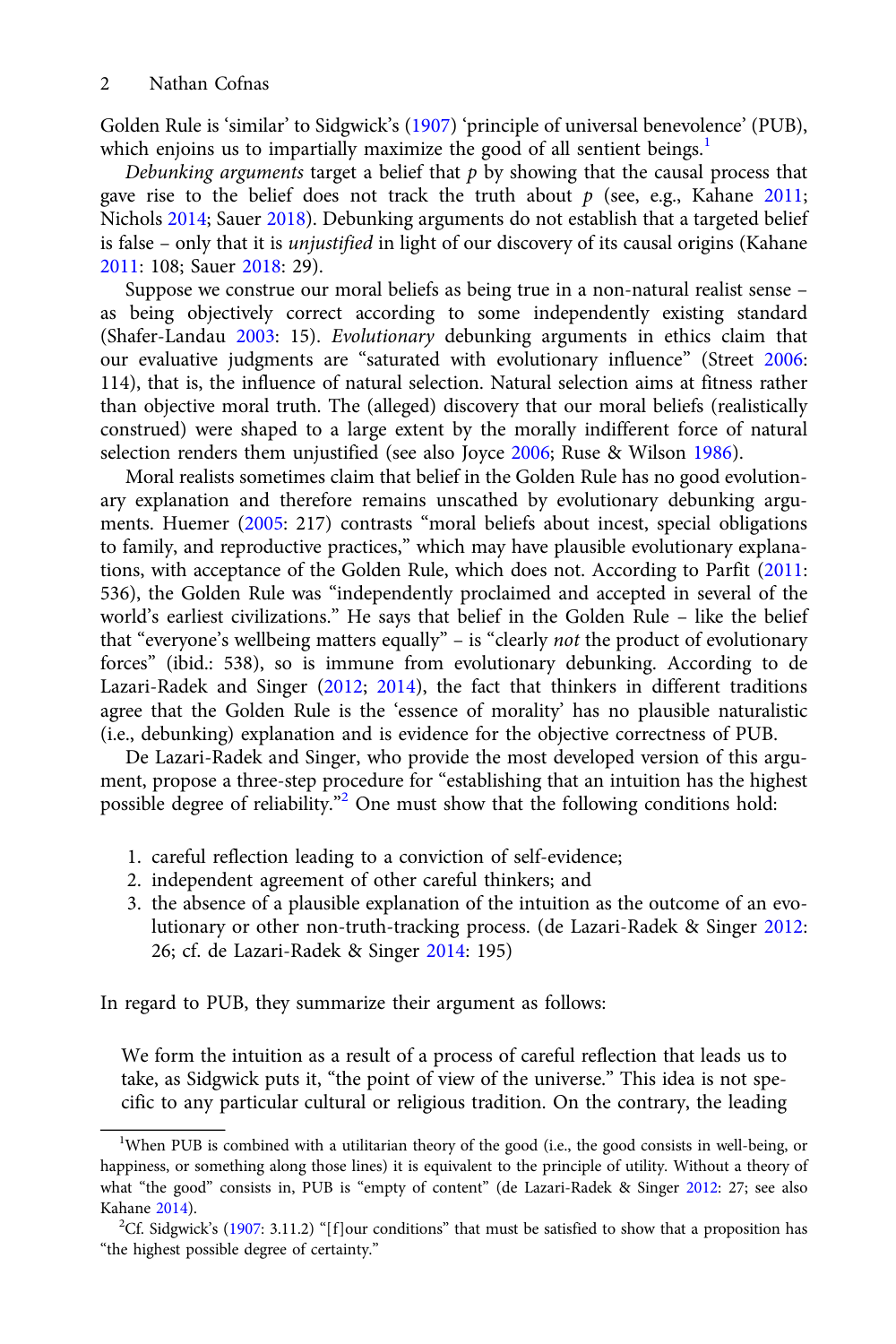thinkers of distinct traditions have independently reached a similar principle and have regarded it as the essence of morality. In addition to the well-known Jewish and Christian versions of the Golden Rule, we find similar ideas in the Confucian, Hindu, and Buddhist traditions. Admittedly, these rules do not require us to adopt universal benevolence, but they do require impartiality … Finally, there is no plausible explanation of this principle as the direct outcome of an evolutionary process, nor is there any other obvious non-truth-tracking explanation. Like our ability to do higher mathematics, it can most plausibly be explained as the outcome of our capacity to reason. (de Lazari-Radek & Singer [2014:](#page-11-0) 193; see also de Lazari-Radek & Singer [2012](#page-11-0): 25–26)

I argue that the appearance of the Golden Rule in different traditions does not reflect independent agreement among careful thinkers about a principle similar to PUB, moral impartiality, or the principle of utility. Furthermore, there is a plausible naturalistic explanation for why many moral teachers would independently promulgate Golden Rule-like principles. In the following section, I examine the Golden Rule as it is understood in Judaism, Christianity, Confucianism, Hinduism, and Buddhism. Versions of the Golden Rule appear in other traditions as well (Terry [2011\)](#page-12-0), but I focus on the aforementioned five because they are the ones that de Lazari-Radek and Singer refer to. I argue that the Golden Rule is the 'essence of morality' only in Christianity. The Golden Rule as it is understood in any of these traditions is not 'similar' to PUB (or any related principle) in the ways required for de Lazari-Radek and Singer's argument to work. Furthermore, thinkers who endorsed the Golden Rule did not purport to take the 'point of view of the universe'. <sup>3</sup> In the third section, I provide a naturalistic explanation for why versions of the Golden Rule have appeared in different traditions. In the fourth section, I offer a naturalistic explanation for why Mohists and Anglican utilitarians came to advocate impartial morality (though without appealing to the Golden Rule).

#### 2. The Golden Rule across cultures

At first glance, rather than being something about which 'careful thinkers' tend to independently agree, moral principles like PUB and the principle of utility are associated with a small number of mostly anglophone philosophers in fairly recent history. But, as noted, de Lazari-Radek and Singer [\(2012:](#page-11-0) 25–26; [2014](#page-11-0): 193) claim that "the leading thinkers of distinct traditions" – they mention Judaism, Christianity, Confucianism, Hinduism, and Buddhism – have taken the "point of view of the universe" and "independently reached a similar principle [in the form of the Golden Rule] and have regarded it as the essence of morality."

Let's begin with Christianity. Though Jesus does not comment explicitly on 'morality' (his concern is the religious law), the Gospels quote him stating that the Golden Rule is the essence of the religious commandments: "whatever you want men to do to you, do also to them, for this is the Law and the Prophets" (Matthew 7:12). In another passage, he agrees with a lawyer's suggestion that one inherits eternal life by "'lov[ing] the Lord your God with all your heart, with all your soul, with all your

<sup>&</sup>lt;sup>3</sup>For a critical analysis of some other elements of de Lazari-Radek and Singer's argument see Crisp [\(2012\)](#page-11-0).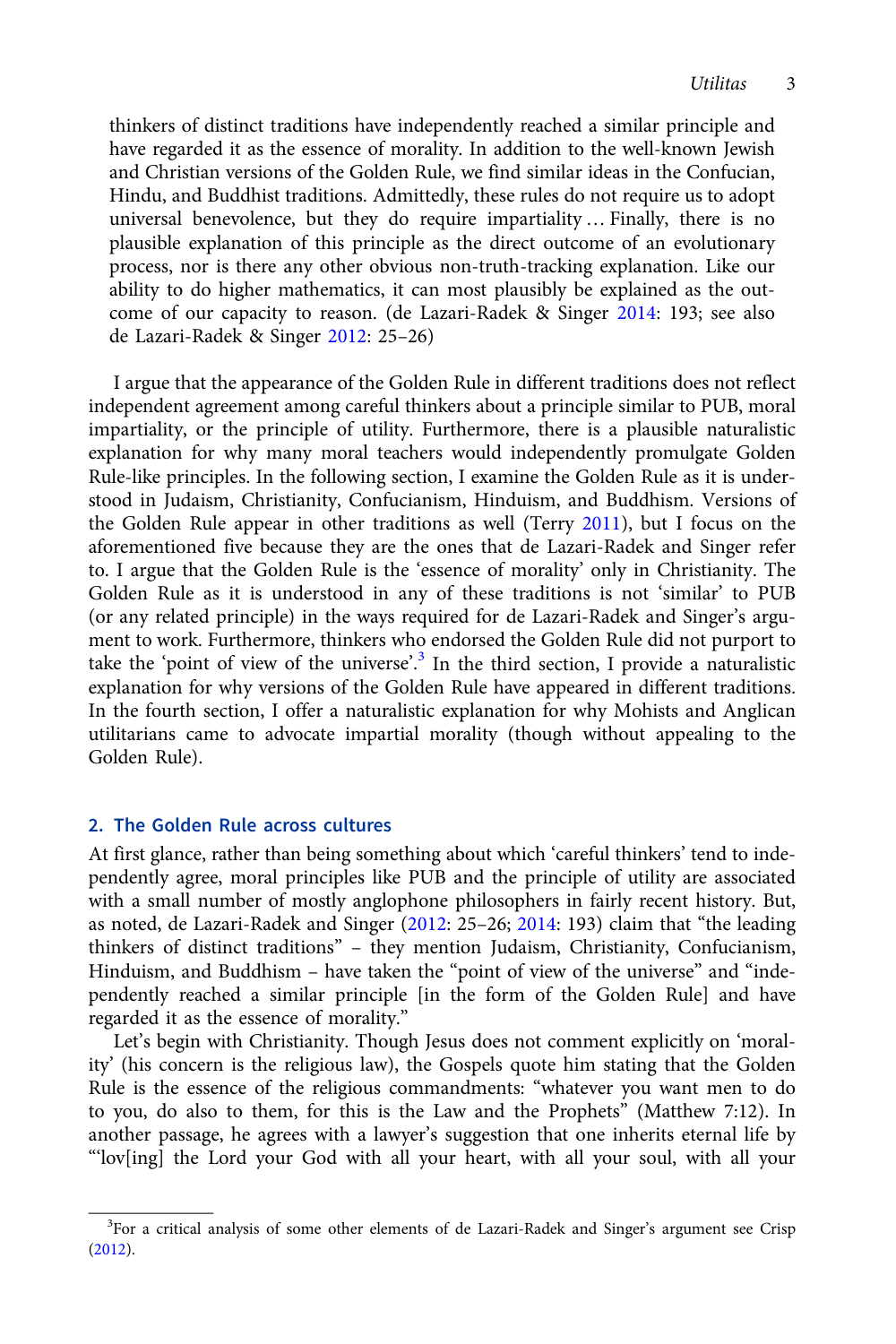strength, and with all your mind', and 'your neighbor as yourself'" (Luke 10:27). Paul expounds:

Owe no one anything except to love one another, for he who loves another has fulfilled the law. For the commandments ... are all summed up in this saying, namely, "You shall love your neighbor as yourself." Love does no harm to a neighbor; therefore love is the fulfillment of the law. (Romans 13:8–10)

In the Sermon on the Mount, Jesus offers these instructions, which put the Golden Rule in context:

Love your enemies, do good to those who hate you, bless those who curse you, and pray for those who spitefully use you. To him who strikes you on the one cheek, offer the other also. And from him who takes away your cloak, do not withhold your tunic either. Give to everyone who asks of you. And from him who takes away your goods do not ask them back. And just as you want men to do to you, you also do to them likewise. (Luke 6:27–31)

There are a few things to notice about the Golden Rule as it was taught by Jesus. First, it is clearly not concerned with 'sentient beings' generally, but people specifically. Singer ([1975/2002](#page-12-0): 191) himself notes that "[t]he New Testament is completely lacking in any injunction against cruelty to animals, or any recommendation to consider their interests." There is no evidence that Jesus or any leading Christian thinkers thought that people merit love in virtue of being sentient or experiencing pleasure and pain (see ibid.: 191–96). Second, even restricted to human beings, the Golden Rule does not recommend impartially maximizing the good. Jesus tells his followers to allow themselves to be abused and to love their abusers, whom Jesus promises to later "cast … into the furnace of fire" (Matt. 13:42), which is described as an "everlasting punishment" (Matt. 25:46). A principle that enjoins us to disregard our own well-being vis-à-vis our abusers, and which can countenance a punishment of "everlasting fire" (Matt. 25:41) for those who "offend" (Matt. 13:41) God, seems to be profoundly dissimilar from PUB in important respects (again, even restricted to members of our species). Third, Jesus does not purport to take the 'point of view of the universe'. He explicitly takes the point of view of a specific agent, namely, God. He interprets God's law from the perspective of God's priorities, which do not appear to be informed by PUB – and certainly not by the principle of utility. Although God may 'love' people, he will nevertheless "gather out of his kingdom all things that offend, and those who practice lawlessness, and will cast them into the furnace of fire" (Matt. 13:41–42). To suggest, as de Lazari-Radek and Singer do, that Jesus took the 'point of view of the universe' to discover a moral principle that is 'similar' to PUB is a big stretch.

The version of the Golden Rule in the Hebrew Bible is most naturally read as nonimpartial even with respect to human beings: "Do not take revenge and do not hold a grudge against *bnei amechoh* (= sons of your people/nation) and love *reiachoh* (= your fellow) like yourself" (Leviticus 19:18). Most of the rabbinic commentators interpret reia (fellow) to refer to Jews, or just religious Jews. Maimonides defines reia in this context as a Jew who is your "brother in Torah and mitzvos [i.e., religious commandments]" (Mishneh Torah, Avel 14:1; in Maimonides [n.d.](#page-12-0)). Even if reia is interpreted universally (as it was by some Jewish authorities), there is no indication in the Hebrew Bible that this is the 'essence of morality'.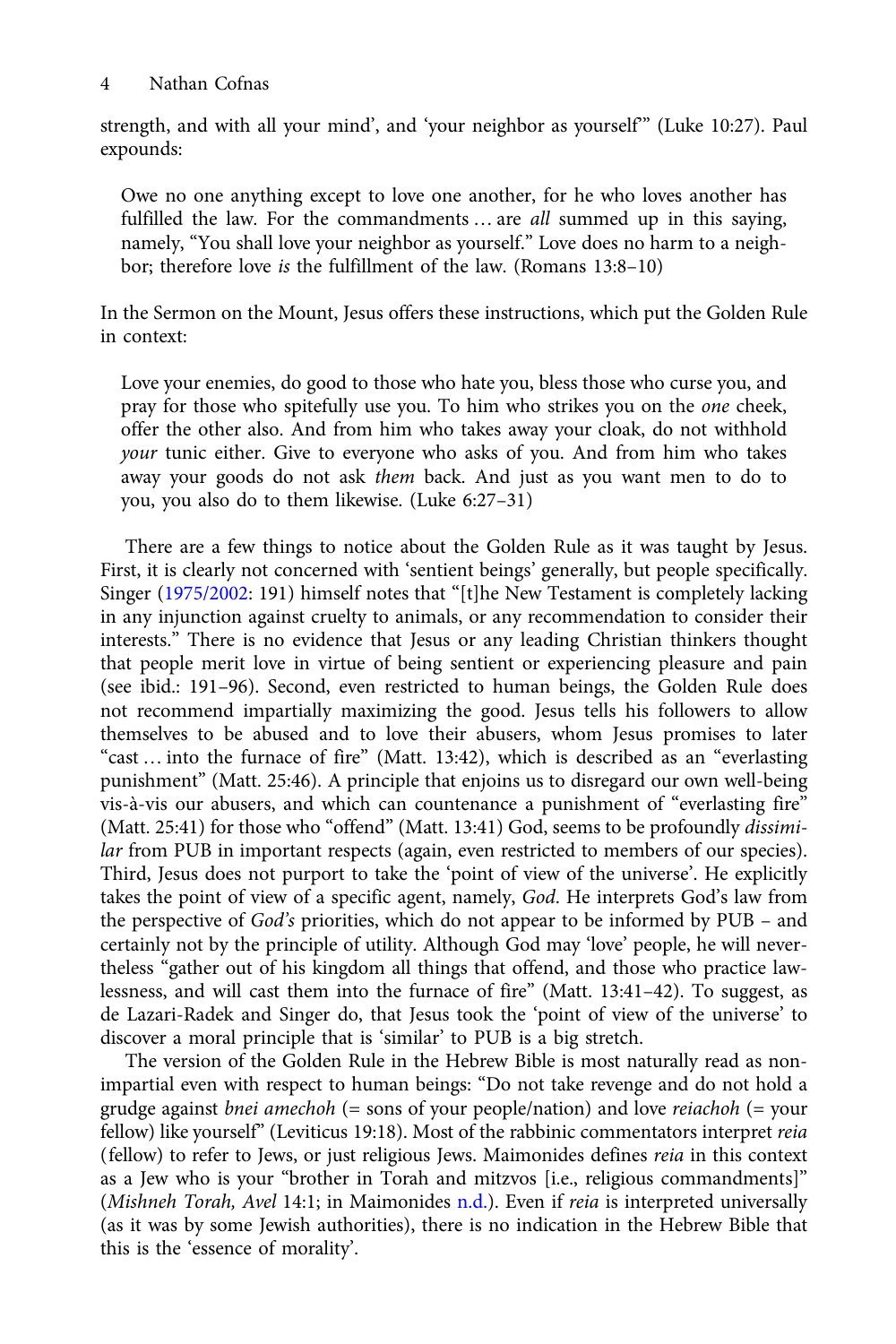Proponents of the "modern claim that the central character and essential originality of Judaism lies in its universalist, humanistic ethics" (Reinhard [2005](#page-12-0)) often cite an exchange recorded in the Talmud between the sage Hillel and a potential convert. The would-be convert demanded that Hillel teach him the entire Torah while he stood on one foot, to which Hillel replied: "What you hate, do not do to others. All the rest is commentary. Go study" (Shabbos 31a; in Schorr [2001\)](#page-12-0). At first glance this sounds similar to the Christian idea that the essence of the law is the Golden Rule. However, Hillel's statement needs to be understood in context. In a search of the classic Rabbinic literature, Navon [\(2010](#page-12-0)) found 80 instances where 15 different mitzvos or states of affairs are declared to be 'equal to all' the Torah or the commandments. Things that are equated with all the Torah or all the commandments include the sabbath, circumcision, tzitzis (putting fringes on four-cornered garments), studying the Torah, peace, charity, and living in Israel. The idea that Hillel's statement to the convert shows that the essence of Judaism or Jewish ethics is the Golden Rule is not supported when considering it in the context of the tradition.

Even if we take Hillel's statement at face value, it would not mean that something like PUB is the essence of Jewish ethics. His injunction does not say anything about maximizing the good of all people – let alone of all sentient beings. It is a general exhortation to prosocial behavior. And Hillel does not purport to take the 'point of view of the universe'.

De Lazari-Radek and Singer [\(2012](#page-11-0): 26, n. 44; [2014](#page-11-0): 193) quote the Mahabharata: "One should not behave towards others in a way which is disagreeable to oneself. This is the essence of morality. All other activities are due to selfish desire." (The word translated as 'morality' is dharma.) But presenting this quote in isolation may paint a misleading picture of Hindu ethics. Bakker [\(2013:](#page-11-0) 49) observes that:

the Hindu commentaries do not pay special attention to the Golden Rule as a subject in its own right ... The Hindu authors focus on themes like *dharma*, selfcontrol, ahimsa (non-violence), asceticism, the effects of certain deeds on afterlife and the importance of living in accordance with the caste hierarchy, while the Golden Rule itself is scarcely mentioned separately.

As Davis ([2008:](#page-11-0) 147) says, "Indic formulations of the Golden Rule" (including the one in the Mahabharata) "repeatedly point toward a principle that is much more significant within classical Indic ethical discourse, namely the principle of *ahimsa*, nonharming or nonviolence" (quoted in Bakker [2013](#page-11-0): 49). It may be that some Western commentators eager to find commonalities between Christianity and the other great religions have assigned the Golden Rule in Hinduism a meaning and significance that it does not have. A few statements in the Hindu literature are superficially similar to the Golden Rule of the Gospels, but they are rooted in fundamentally different philosophical and ethical perspectives.

De Lazari-Radek and Singer cite but do not quote passages from Confucius and the Buddha.

The Analects records the following exchange with Confucius:

Tzu-kung asked, "Is there a single word which can be a guide to conduct throughout one's life?" The Master said, "It is perhaps the word 'shu'. Do not impose on others what you yourself do not desire." (Analects 15.24; in Confucius [1992\)](#page-11-0)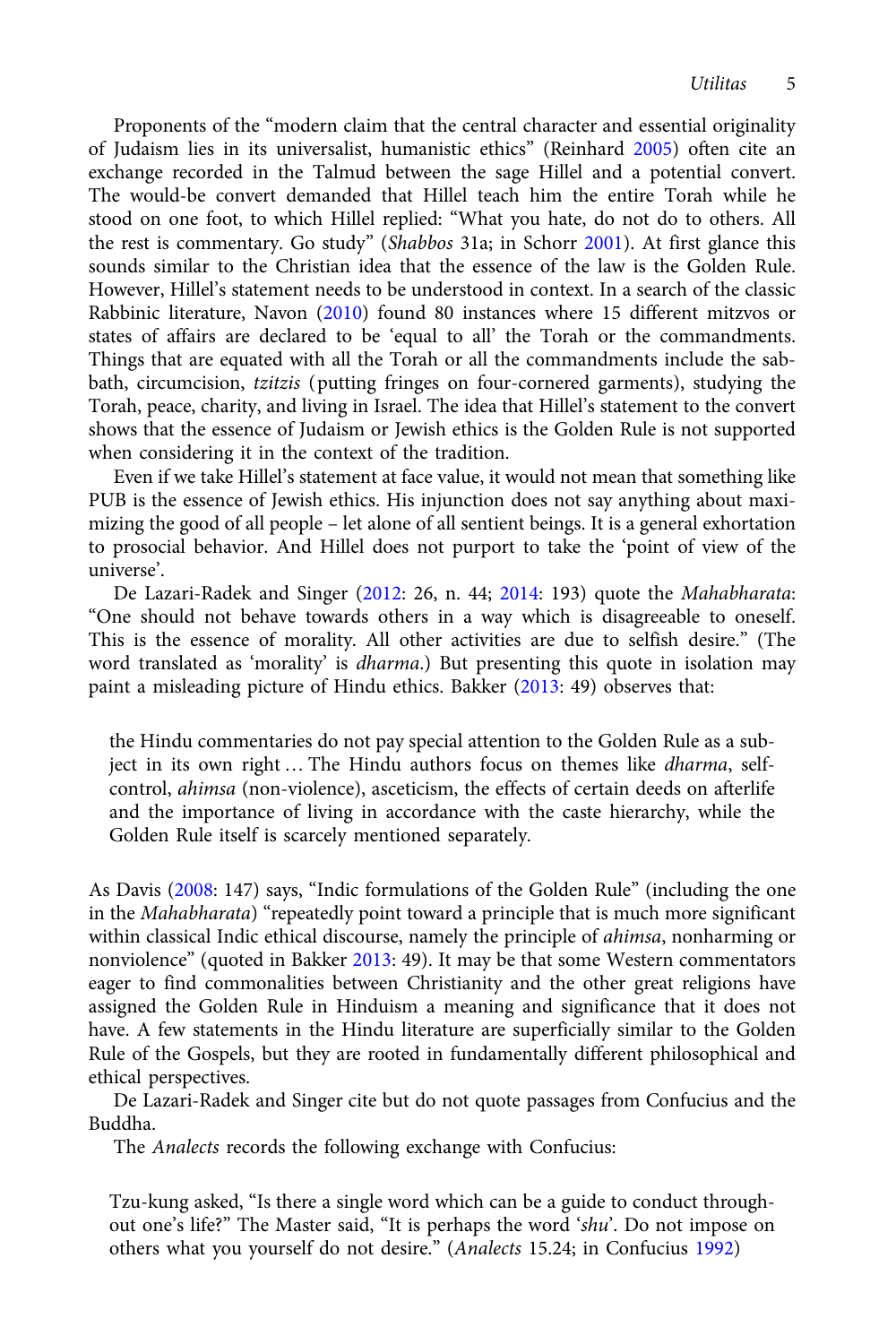How this statement should be interpreted is not obvious, but the idea that the essence of Confucian morality is a Christian-style Golden Rule is implausible on its face. It simply does not fit with any of the conspicuous features of Confucianism. Consider the following observations by Csikszentmihalyi ([2008:](#page-11-0) 157):

The earliest Chinese expressions of Golden Rule-style injunctions existed somewhat uneasily within a system that otherwise emphasized acting out of a set of virtues. While post-Buddhist Confucians were better able to integrate the general principle of reflexivity into their moral system, they still had difficulty reconciling it with classical aspects of their tradition. A close examination of both early and late traditional writing on Golden Rule passages in the Confucian canon reveals that the scope of the application of the rule was often restricted, sometimes even to the point of being used as a metaphor for reflexivity in action rather than as a moral imperative.

Like Hillel, Confucius seems to be making a general exhortation to prosocial behavior, not instructing us to impartially maximize the good of all people or sentient beings, and not purporting to take the 'point of view of the universe'. Confucians explicitly reject the idea of impartial moral concern. Mencius called Mozi a 'beast' for promoting an ethics of 'inclusive care', which Mencius interpreted (perhaps wrongly) to mean that people do not have special moral obligations to their fathers (Fraser [2016](#page-11-0): xi). (More on Mozi in Section [4](#page-7-0).)

De Lazari-Radek and Singer [\(2012:](#page-11-0) 26, n. 44; [2014:](#page-11-0) 193, n. 25) refer to the following statement by the Buddha: "What is displeasing and disagreeable to me is displeasing and disagreeable to the other too. How can I inflict upon another what is displeasing and disagreeable to me?" (Samyutta Nikāya 353-54; in Bhikkhu Bodhi [2000\)](#page-11-0). Nothing the Buddha says here or elsewhere suggests that this principle is the essence of morality, that the good of all beings should be maximized impartially, or that he purports to take the 'point of view of the universe'.

Again, these are the five examples de Lazari-Radek and Singer themselves cite to support their claim that 'leading thinkers' in different traditions took the 'point of view of the universe' to discern a foundational moral principle that is 'similar' to PUB. The analysis above seems to cast doubt on this claim. Nevertheless, the Golden Rule is indeed widespread. Terry [\(2011](#page-12-0): 14) collects numerous examples of the rule (in both its positive and negative form) and concludes that it is a "self-evident, universal doctrinal [principle] of ethics found throughout the history of civilization in one form or another." The fact that some version of the Golden Rule (however it's interpreted) can be found in the literature of virtually every major tradition does not mean it is widely regarded as the foundational principle of morality. As argued above, it seems to have such significance only in Christianity. But why does the Golden Rule keep appearing at all? Could it be that thinkers in different traditions are grasping at the same 'self-evident', mind-independent moral truth? Or is there a naturalistic explanation for why thinkers have independently formulated similar-sounding moral principles?

## 3. The Golden Rule as a means of encouraging empathy and prosociality

When de Lazari-Radek and Singer ([2012](#page-11-0): 26) explicitly outline their procedure for defending an intuition, they say (as quoted above) that one must establish "the absence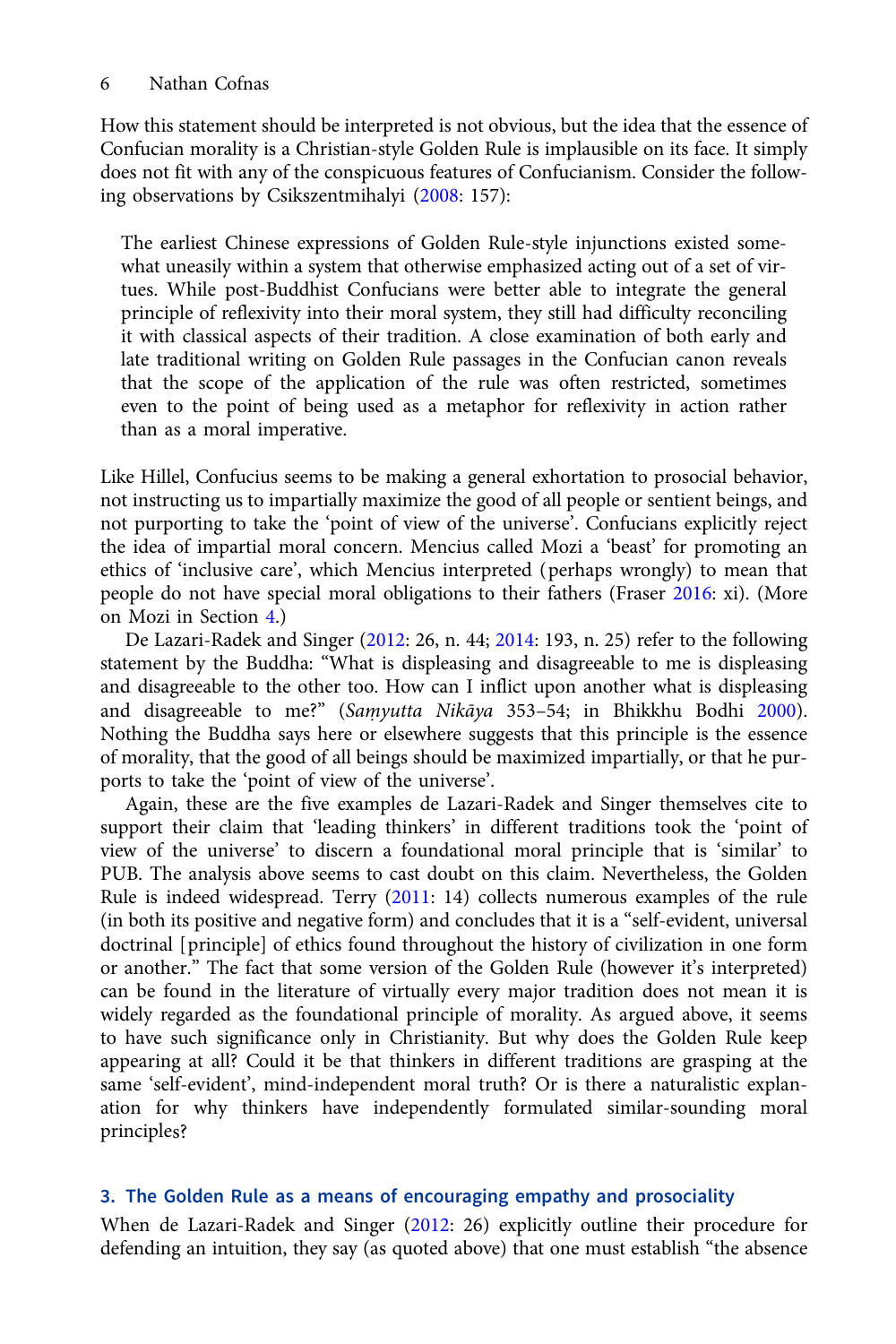of a plausible explanation of the intuition as the outcome of an evolutionary or other non-truth-tracking process." Note that they refer to "evolutionary or other non-truth-tracking process[es]."<sup>4</sup> However, despite asserting that belief in PUB does not have any evolutionary or "other obvious non-truth-tracking explanation," they do not devote a single sentence to exploring any possible nonobvious, non-truth-tracking processes besides evolution by natural selection that could be responsible for it. Elsewhere, they present the evolutionary explanation and the realist explanation for belief in PUB as the only two options:

In the absence of an appeal to our evolved capacity to reason as the basis for our ability to grasp moral truth … it is difficult to see what plausible evolutionary explanation there could be for the idea of equal concern for the interests of complete strangers [including all sentient beings] who do not belong to one's own group. (ibid.: 20)

In practice, de Lazari-Radek and Singer conflate evolutionary debunking arguments with debunking arguments generally, which leads them to conclude that if a moral belief lacks a Street-style evolutionary explanation (Street [2006](#page-12-0)) – that is, if the underlying evaluative disposition would not have promoted fitness in the ancestral environment – then it cannot be debunked.

I suggest that there is a plausible naturalistic (albeit not directly evolutionary) explanation for why the Golden Rule arose independently in many traditions.

From a naturalistic perspective, morality serves a biological and/or social function of facilitating cooperation, at least within groups or certain segments within groups (see Boehm [2012;](#page-11-0) Harman [1977;](#page-11-0) Joyce [2006](#page-11-0); Mackie [1977;](#page-12-0) cf. Curry et al. [2019;](#page-11-0) Sterelny & Fraser [2017](#page-12-0)). It is not surprising that moral educators in different traditions, who were concerned with the commonweal and understood basic human psychology, would hit upon some of the same rhetorical and pedagogical strategies. Some educators realized that they could foster prosocial, cooperative behavior by encouraging people to imagine themselves in others' shoes, thereby harnessing our capacity for empathy. (Empathy, in turn, is the product of natural selection, so there is no reason to think that it is a moral-truth-tracking emotion; Cofnas [2020:](#page-11-0) 3184–85.) Nevertheless, the Golden Rule has not been regarded as a central moral principle in any of the great religions besides Christianity. (And we have seen how, even in Christianity, the Golden Rule is quite different from PUB.)

Nagel ([1970\)](#page-12-0) seems to consider but then reject an idea along these lines. He suggests that "we are all in some degree susceptible" to the (Golden Rule-style) moral argument, "How would you like it if someone did that to you?" (ibid.: 82). He speculates: "It could be that the thought of yourself in a position similar to that of your victim is so vivid and unpleasant that you find it distasteful to go on persecuting the wretch" (ibid.: 82). He dismisses the idea that this affective response accounts for the force of the argument with the following rhetorical questions: "what if you [do not have this] affective response? Or alternatively, why cannot such considerations motivate you to … take a tranquillizer to quell your pity, rather than to desist from your persecutions?" (ibid.: 82–83). Even if we discount our emotions, he assumes we would still recognize the

<sup>&</sup>lt;sup>4</sup>De Lazari-Radek and Singer [\(2014:](#page-11-0) 195) use slightly different phraseology: "the absence of a plausible explanation of the intuition as a non-truth-tracking psychological process." But their argument is essentially the same.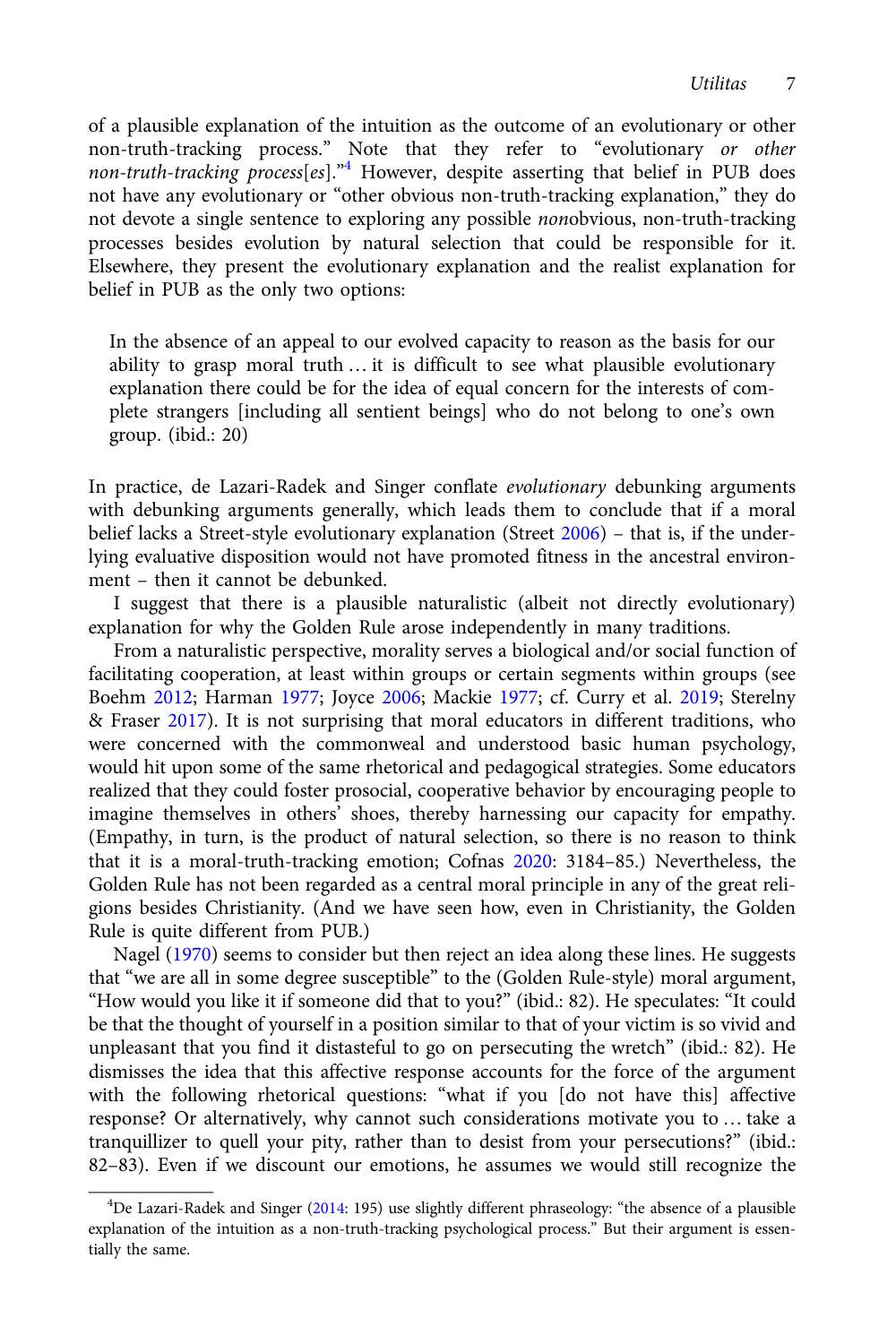<span id="page-7-0"></span>validity of the Golden Rule via reason. But his rhetorical questions may have straightforward answers. It is not the case that everyone is, in all circumstances, in some degree susceptible to 'How would you like it if someone did that to you?' exhortations. Some people do lack the relevant affective response. Others are motivated to assuage their conscience with drink and drugs. The value of asking people to put themselves in the place of their victim is not that this always motivates people 'in some degree' to desist from harmful actions, but that it sometimes works for people who happen to possess the requisite affective and cognitive dispositions.

## 4. A religious route to impartial morality

Some thinkers have followed a religious line of reasoning, which led them to conclude that the interests of all human beings count equally – not from the perspective of the universe, but of God. These thinkers were not concerned with sentience or pleasure and pain per se, so they had no regard for animals and did not advocate PUB or the principle of utility. But they did arrive at a principle that is genuinely similar to PUB and the principle of utility in an important respect, and which, unlike the Golden Rule, advocates genuine impartiality (among human beings). However, the theologians in question were making inferences about the intentions of a divine agent described in their religious tradition. As I argue below, assuming there is a naturalistic explanation for their religious beliefs, there is a naturalistic explanation for the inferences made on the basis of those beliefs. Taking the point of view of a divine agent is fundamentally different from taking the 'point of view of the universe'.

First, there was Mozi, who lived during the Warring States period (fourth century BCE) in China. Mozi is famous for his doctrine of 'inclusive care', which enjoins us to care about all the people of the world like ourselves. He based his ethics on the perspective of Heaven, which was seen as a quasi-personal god (Fraser [2016:](#page-11-0) 16). "Heaven's conduct is broad and impartial," he said (ibid.: 36). From its perspective, all people count equally: "Now in the world there are no great or small states – all are Heaven's towns. Among people there are no younger or elder, noble or common – all are Heaven's subjects" (ibid.: 36). According to Mozi, action should be guided by the following principle:

Does it benefit people? Then do it. Does it not benefit people? Then stop … In all statements and all actions, what is beneficial to Heaven, ghosts, and the people, do it. In all statements and all actions, what is harmful to Heaven, ghosts, and the people, reject it. (ibid.: 138)

In Mozi's philosophy, the "benefit [li] of all," despite its utilitarian ring, does not refer to "the total sum of welfare in society or to individuals' average level of welfare" (ibid.: 141). As Fraser [\(2016:](#page-11-0) 138) explains, "benefit" includes three kinds of goods: "material prosperity, an adequate population or family size, and sociopolitical order, including social stability and personal and national security. These three goods are the concrete criteria against which the Mohists evaluate statements, conduct, practices, and institutions." Although his theory of the good was very different from that of Bentham, Sidgwick, or any other advocates of PUB in the West, Mozi called on us to impartially maximize the good with respect to human beings.

In the long run, Mohism "had little direct influence on the Chinese philosophical tradition" (ibid.: 19). As mentioned earlier, Mozi's doctrine of impartiality was explicitly rejected by the Confucians who came to dominate Chinese philosophy.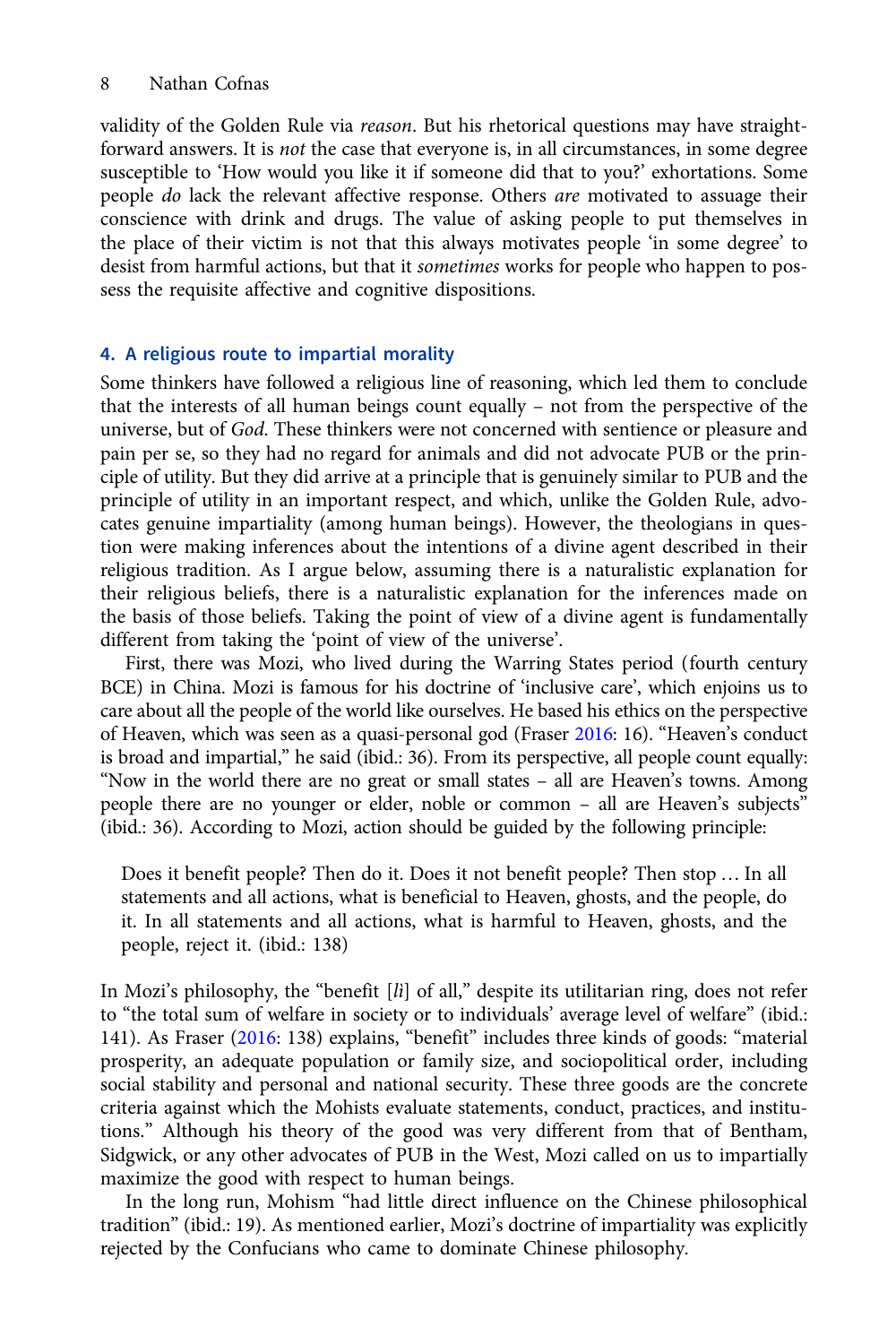Several decades before Bentham ([1789\)](#page-11-0) formulated the principle of utility, some Anglican theologians developed a religious version of what scholars now call utilitarianism, which was restricted to our species (or 'rational beings'). Like Mozi, they reasoned that God has an interest in impartially maximizing the good. They combined this idea with a theory of the good that was much closer to Bentham's, namely, the good consists in maximizing pleasure and minimizing pain in rational beings (Heydt [2014](#page-11-0)).

Berkeley ([1712/1871](#page-11-0): § 6) argued that, because God has the power to bring us everlasting bliss or damnation, "the principles of Reason" demand that we act in "conformity to His will." In addition, we are duty bound to obey God as "the maker and preserver of all things." Since God is infinitely good, His end must be the "good of men."

[A]ntecedent to the end proposed by God, no distinction can be conceived between men; that end therefore itself, or general design of Providence, is not determined or limited by any respect of persons. It is not therefore the private good of this or that man, nation, or age, but the general well-being of all men, of all nations, of all ages of the world, which God designs should be procured by the concurring actions of each individual. (ibid.: § 7)

Another leading theological utilitarian, John Gay, argued similarly that 'obligation' is the requirement to act to promote our happiness (Gay [1731/1781:](#page-11-0) xxx–xxxi). "[O]bligation is evidently founded upon the prospect of happiness, and arises from that necessary influence which any action has upon present or future happiness or misery" (ibid.: xxx). "[B]ecause God only can in all cases make a man happy or miserable … we are always obliged" to conform to "the Will of God" (ibid.: xxxi).

Now it is evident from the nature of God, viz. his being infinitely happy in himself from all eternity, and from his goodness manifested in his works, that he could have no other design in creating mankind than *their* happiness; and therefore he wills their happiness; therefore the means of their happiness: therefore that my behaviour, as far as it may be a means of the happiness of mankind, should be such …Thus the will of God is the immediate criterion of virtue, and the happiness of mankind the criterion of the will of God … (ibid.: xxxi)

Gay argued that those who define virtue without reference to "the will of God" must be guilty of one of two absurdities. They "must either allow that virtue is not in all cases obligatory … or they must say that the good of mankind is a sufficient obligation." "But," he asks rhetorically, "how can the good of mankind be any obligation to me, when perhaps in particular cases, such as laying down my life, or the like, it is contrary to my happiness?" (ibid.: xxxiii).

One might have thought that, for Mozi and the Anglican theologians, 'Heaven' and 'God' were somehow equivalent to 'the universe' – that these religious thinkers were simply using the vocabulary available to them to communicate Sidgwick's core idea. But the quotes above suggest that they were explicitly making inferences about the intentions of a particular divine agent based on the actions ascribed to it. For them, the divine agent was not a metaphor, the literal reality of which did not matter for their conclusions. For Mozi, there is no reason to think that we would be bound by the doctrine of inclusive care if Heaven disappeared or changed its intentions. The argument of the Anglicans can be summarized as follows: (a) God, being good, must desire good for humans, (b) we should do what an (omnipotent and omniscient) God wants in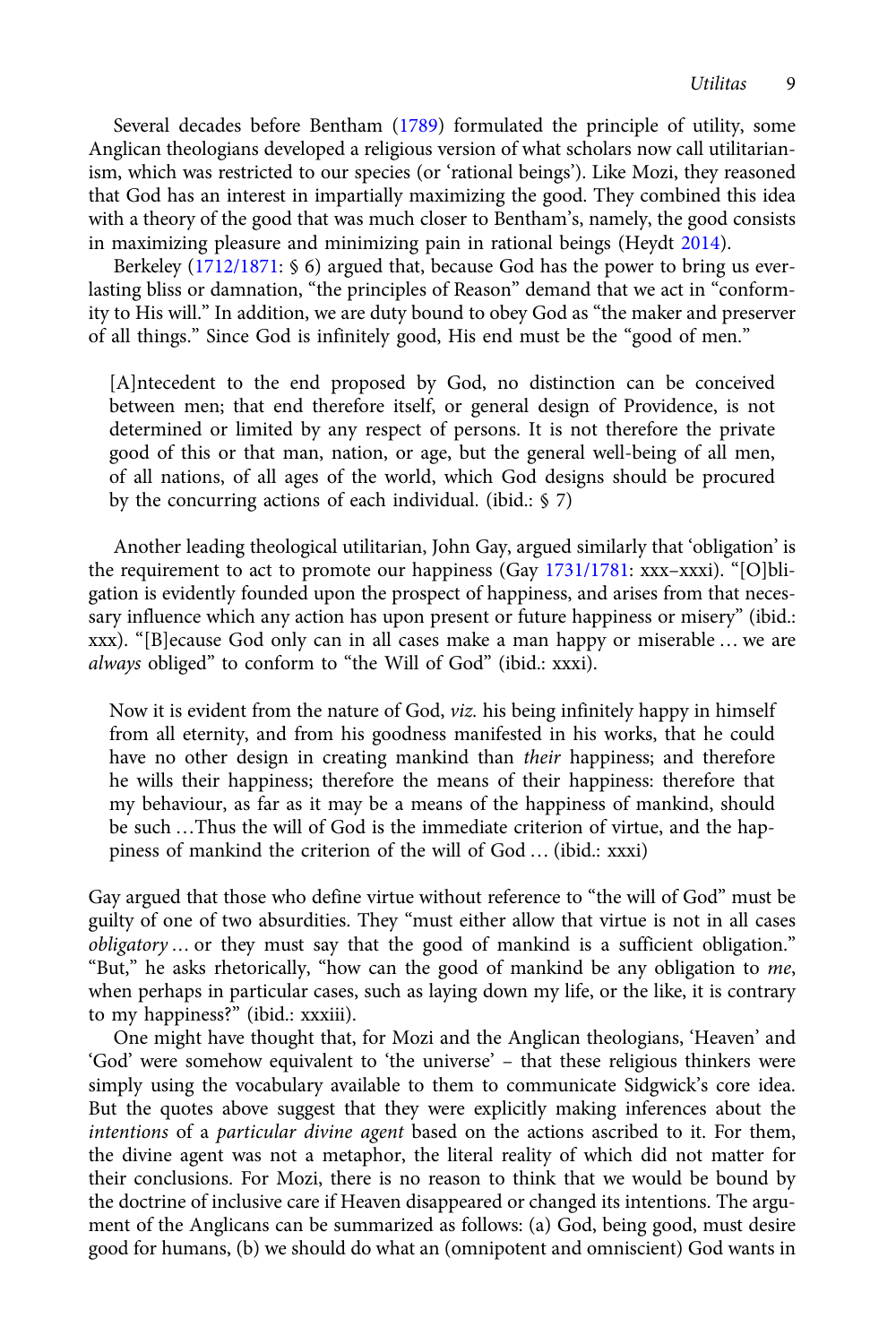order to be rewarded and to avoid punishment, (c) from God's perspective the good of all people is equally important, (d) ergo we should act to impartially maximize the good of all people. All three premises leading to the conclusion collapse if we reject God. Although one could make a case for substituting 'the universe' for 'God' in premise (c), there's no indication that the Anglican utilitarians would have accepted that, and, without (a) and (b), the argument falls apart anyway. The Anglicans were clear about their view that "moral obligation requires God and God's sanctions" (Heydt [2014:](#page-11-0) 26). As noted, Gay ([1731/1781](#page-11-0): xxxiii) ridiculed those who believed otherwise.

If the argument above is right, Mohists and Anglicans came to advocate moral impartiality only because they held some very particular beliefs about God. In order to give a complete naturalistic explanation for their moral conclusions, we have to explain the religious beliefs that motivated them. Why did they believe in a Creator and/or Designer who wants good for human beings? Why did the Anglicans ascribe to this Being the power and motivation to reward and punish people? (The Mohists also believed in divine retribution by Heaven, ghosts, and spirits, but this principle did not play such a crucial role in their argument for moral impartiality – at least not explicitly.)

Regarding the attribution of infinite power and goodness to God, Hume ([1757/2007](#page-11-0): 6.5) offers some interesting speculations. Originally, he suggests, pagans "represent one god as the prince or supreme magistrate of the rest." To ingratiate themselves to this special deity, people compete with each other to "invent new strains of adulation," which become increasingly extravagant, "till at last they arrive at infinity itself, beyond which there is no farther progress." All other gods eventually dissolve into insignificance or even nothingness, supplanted by an all-powerful, all-knowing, and perfectly good Creator.

Norenzayan ([2013\)](#page-12-0) argues that belief in 'Big Gods' who enforce prosocial behavior was culturally successful because it made large-scale cooperation possible. The gods of hunter–gatherers often have strikingly humanlike limitations and parochial concerns, with little interest in morality (ibid.: 7). But when some groups developed concepts of powerful, morally concerned gods, this triggered a "runaway process of cultural evolution" (ibid.: 8). Shared belief in a powerful god who demands prosocial behavior allowed people to form large, anonymous communities that would otherwise fall apart if many would-be cheaters did not fear divine retribution. These communities, being large and extra cooperative, tended toward expansion, spreading their way of life – including their religious beliefs – across the world. It is only recently that, in a handful of developed countries, sophisticated, secular law-enforcement institutions have taken the place of God.

Hume's and Norenzayan's theories are not necessarily in conflict. It could be that belief in Big Gods initially proliferated because it facilitated cooperation among large groups. One god in the original pantheon became magnified in significance via the process described by Hume.

Once achieved, belief in an all-powerful and moral God does not inevitably lead to the conclusion that He/It demands moral impartiality. But from the premises that God (or Heaven) is very powerful or omnipotent, a moral paragon, and concerned with human well-being, theologians may draw the conclusion that, from the perspective of that divine agent, the well-being of all people matters equally.

## 5. Discussion

Some Western scholars claim that the Golden Rule is the cornerstone of morality across many if not all cultures, and that it affirms the value of moral impartiality. Some moral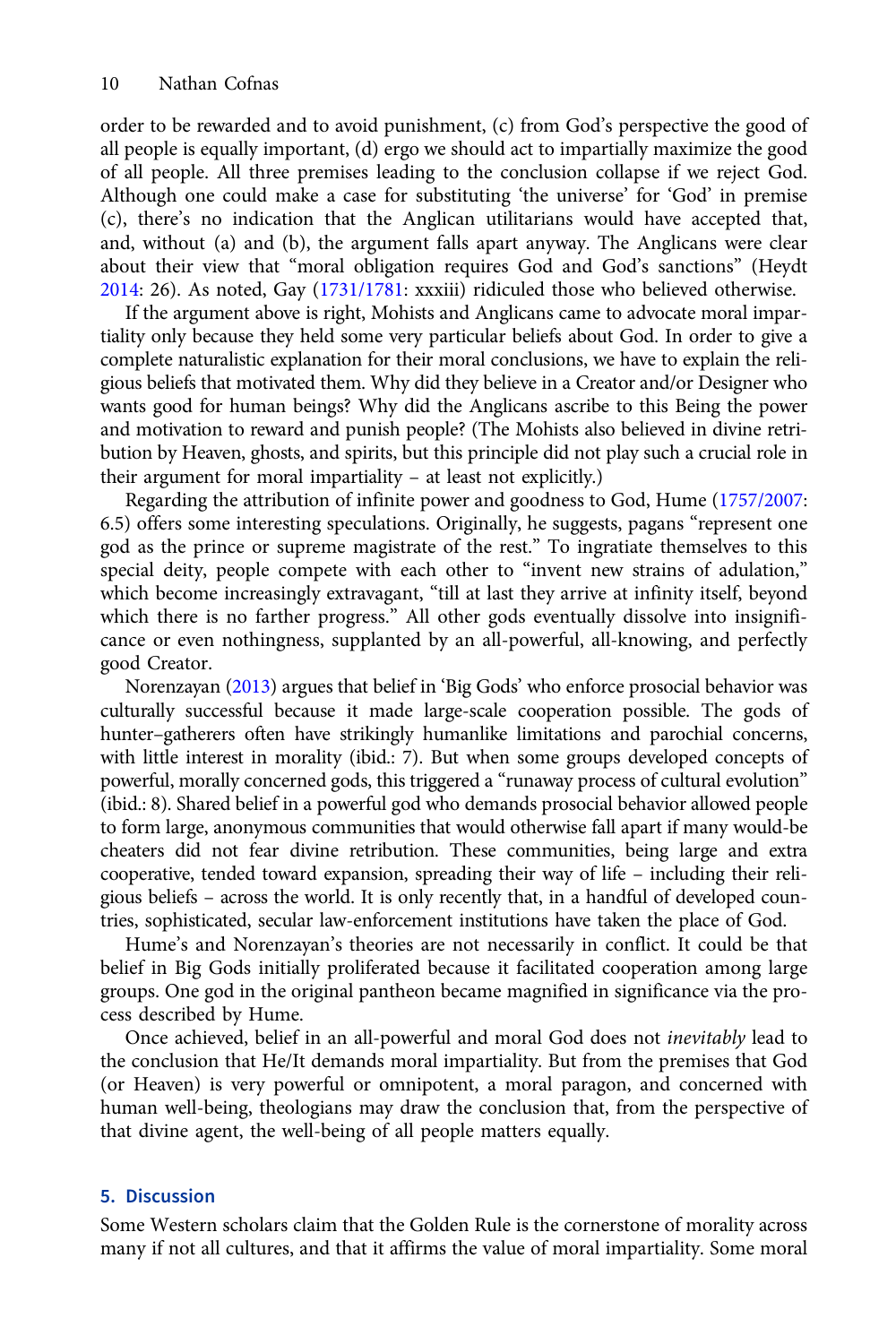realists contend that widespread acceptance of the Golden Rule has no naturalistic explanation, and is best explained as the result of people independently recognizing the same non-natural moral truth. I have argued that the Golden Rule is a central moral principle only in Christianity. It does not advocate anything like moral impartiality – or PUB or the principle of utility. And the appearance of the Golden Rule across cultures has a straightforward naturalistic explanation, namely, some moral educators independently recognized the pedagogical value of encouraging people to empathize with others in their moral community. The Mohists and the Anglican utilitarians did advocate genuinely impartial morality among human beings, but they did so on the basis of explicitly religious premises. Since (I have argued) it is reasonable to suppose that the Mohists' and the Anglicans' religious beliefs have naturalistic explanations, so do the conclusions about impartiality that were derived from them.

All that being said, I think Gensler [\(2013](#page-11-0): 22) is right that the Golden Rule does capture "much of the spirit behind morality." All moral systems depend on (more or less selective) empathy to function. By inviting us to imagine ourselves in the position of others, the Golden Rule highlights the importance of empathy and helps us cultivate this key moral emotion. Rönnedal ([2015](#page-12-0)) has shown that, if we make certain assumptions that are plausible in some contexts, the Golden Rule – "If you want others to do A to you, then you ought to do A to them" – is equivalent to the Platinum Rule – "If others want you to do A to them, then you ought to do A to them." Although the two rules often generate the same moral demands, "psychologically [they] might have different effects" (ibid.: 235). The Platinum Rule reminds us that not everyone shares our desires, so does not literally want us to do unto them as we would have them do unto us. The Golden Rule reminds us that we treat people well by acting against their wishes in cases where we ourselves would not want our desires to be indulged (e.g., when our inebriated friend wants to borrow our car). The Golden Rule and the Platinum Rule are not absolute moral principles, but "rules of thumb" that are "useful in moral education, at least at some stages" (ibid.: 235). However, from an anthropological perspective, the Golden Rule (or the Platinum Rule) does not express a substantive moral principle that has been widely held across cultures.

The Golden Rule may be a useful starting point for constructing normative ethical theories. In particular, it can serve as the basis – or as a slogan – for the sort of humanistic, impartial ethics favored by many theorists today. But to do this it will need to be enriched by a number of qualifications (Carson [2010:](#page-11-0) ch. 6; [2013;](#page-11-0) Gensler [2013;](#page-11-0) Rönnedal [2015;](#page-12-0) Wattles [1996](#page-12-0): ch. 13) that were not part of how it was historically interpreted in most of the religious and ethical traditions in which it appeared. If I am right that belief in the Golden Rule has a 'debunking' explanation, that does not mean that it is without value. Nor does it mean that the Golden Rule does not represent a moral truth – if morality is naturalistically construed (e.g., Sterelny & Fraser [2017](#page-12-0)). It does, however, undermine the justification for our belief that the rule represents a nonnatural moral truth.

Theoretically, non-natural moral realists only need to find a single moral belief that lacks a plausible naturalistic explanation, which would be immune from the challenge posed by debunking arguments. But this will not be as easy as pointing to a moral belief that apparently would not have been favored by natural selection. Debunking arguments do not need to be evolutionary. Beliefs are debunked by revealing them to be the product of any causes – not just evolutionary ones – that do not track truth in the relevant domain. If the sociological processes that produced our moral beliefs can be reduced to non-moral-truth-tracking causes, the resulting beliefs can be debunked.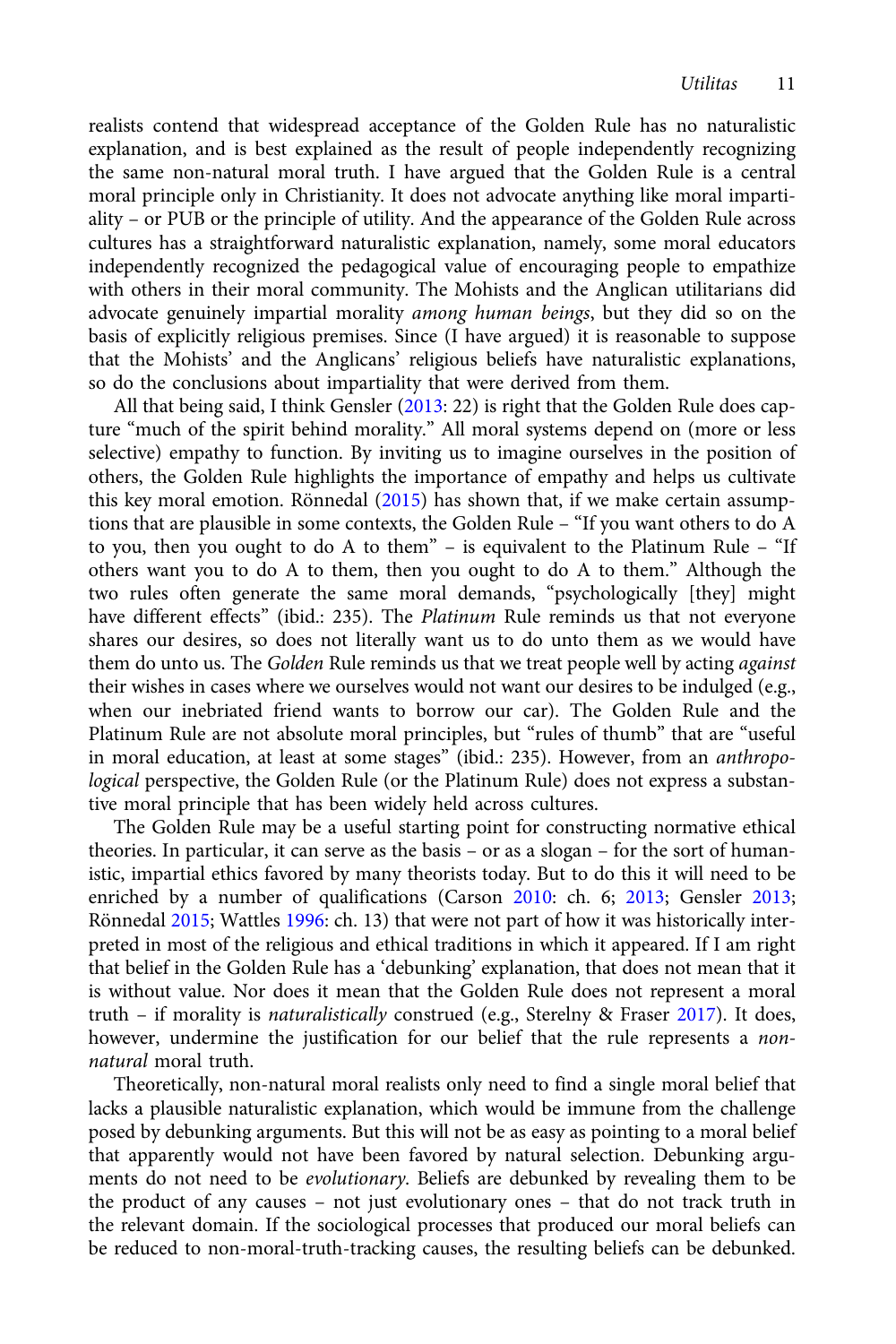<span id="page-11-0"></span>Acknowledgments. Thanks to Roger Crisp, Guy Kahane, Dale Miller, Andreas Mogensen, Kim Sterelny, and two anonymous reviewers for helpful comments on earlier drafts of this article.

Competing interests. The author declares none.

### References

- Bakker, Freek L. 2013. Comparing the Golden Rule in Hindu and Christian Religious Texts. Studies in Religion 42(1): 38–58.
- Bentham, Jeremy. 1789. An Introduction to the Principles of Morals and Legislation. London: T. Payne and Sons.
- Berkeley, George. 1712/1871. Passive Obedience. In Alexander Campbell Fraser (ed.), The Works of George Berkeley, D.D., pp. 103–39. Oxford: Clarendon Press.
- Bhikkhu Bodhi (trans.). 2000. The Connected Discourses of the Buddha: A Translation of the Samyutta Nikāya. Boston: Wisdom Publications.
- Boehm, Christopher. 2012. Moral Origins: The Evolution of Virtue, Altruism, and Shame. New York: Basic Books.
- Carson, Thomas L. 2010. Lying and Deception: Theory and Practice. Oxford: Oxford University Press.
- Carson, Thomas L. 2013. Golden Rule. In Hugh LaFollette (ed.), The International Encyclopedia of Ethics, pp. 2186–92. Oxford: Wiley-Blackwell.
- Cofnas, Nathan. 2020. A Debunking Explanation for Moral Progress. Philosophical Studies 177(11): 3171–91. Confucius. 1992. The Analects. Trans. by D. C. Lau. Hong Kong: Chinese University Press.
- Crisp, Roger. 2012. Katarzyna de Lazari-Radek and Peter Singer, 'The Objectivity of Ethics and the Unity of Practical Reason'. [http://peasoup.us/2012/12/ethics-discussions-at-pea-soup-katarzyna-de-lazari](http://peasoup.us/2012/12/ethics-discussions-at-pea-soup-katarzyna-de-lazari-radek-and-peter-singer-the-objectivity-of-ethics-1/)[radek-and-peter-singer-the-objectivity-of-ethics-1/](http://peasoup.us/2012/12/ethics-discussions-at-pea-soup-katarzyna-de-lazari-radek-and-peter-singer-the-objectivity-of-ethics-1/).
- Csikszentmihalyi, Mark A. 2008. The Golden Rule in Confucianism. In Jacob Neusner and Bruce Chilton (eds.), The Golden Rule: The Ethics of Reciprocity in World Religions, pp. 157–69. London: Continuum.
- Curry, Oliver Scott, Daniel Austin Mullins, and Harvey Whitehouse. 2019. Is It Good to Cooperate? Testing the Theory of Morality-as-Cooperation in 60 Societies. Current Anthropology 60(1): 47–69.
- Davis, Richard H. 2008. A Hindu Golden Rule, in Context. In Jacob Neusner and Bruce Chilton (eds.), The Golden Rule: The Ethics of Reciprocity in World Religions, pp. 146–56. London: Continuum.
- de Lazari-Radek, Katarzyna, and Peter Singer. 2012. The Objectivity of Ethics and the Unity of Practical Reason. Ethics 123(1): 9–31.
- de Lazari-Radek, Katarzyna, and Peter Singer. 2014. The Point of View of the Universe: Sidgwick and Contemporary Ethics. Oxford: Oxford University Press.
- du Roy, Olivier. 2008. The Golden Rule as the Law of Nature, from Origen to Martin Luther. In Jacob Neusner and Bruce Chilton (eds.), The Golden Rule: The Ethics of Reciprocity in World Religions, pp. 88–98. New York: Continuum.
- Fraser, Chris. 2016. The Philosophy of the Mòzĭ: The First Consequentialists. New York: Columbia University Press.
- Gay, John. 1731/1781. Preliminary Dissertation Concerning the Fundamental Principle of Virtue or Morality. In Edmund Law (ed.), An Essay on the Origin of Evil (5th ed.), pp. xxiii–xlv. London: R. Faulder.
- Gensler, Harry J. 2013. Ethics and the Golden Rule. New York: Routledge.
- Harman, Gilbert. 1977. The Nature of Morality: An Introduction to Ethics. New York: Oxford University Press.
- Heydt, Colin. 2014. Utilitarianism before Bentham. In Ben Eggleston and Dale E. Miller (eds.), The Cambridge Companion to Utilitarianism, pp. 16–37. Cambridge, UK: Cambridge University Press.
- Hobbes, Thomas. 1651/1996. Leviathan, or the Matter, Forme, & Power of a Common-Wealth Ecclesiasticall and Civill. Ed. by J. C. A. Gaskin. Oxford: Oxford University Press.
- Huemer, Michael. 2005. Ethical Intuitionism. New York: Palgrave Macmillan.
- Hume, David. 1757/2007. The Natural History of Religion. In Tom L. Beauchamp (ed.), A Dissertation on the Passions; The Natural History of Religion: A Critical Edition, pp. 33–87. Oxford: Clarendon Press.
- Joyce, Richard. 2006. The Evolution of Morality. Cambridge, MA: MIT Press.
- Kahane, Guy. 2011. Evolutionary Debunking Arguments. Noûs 45(1): 103–25.